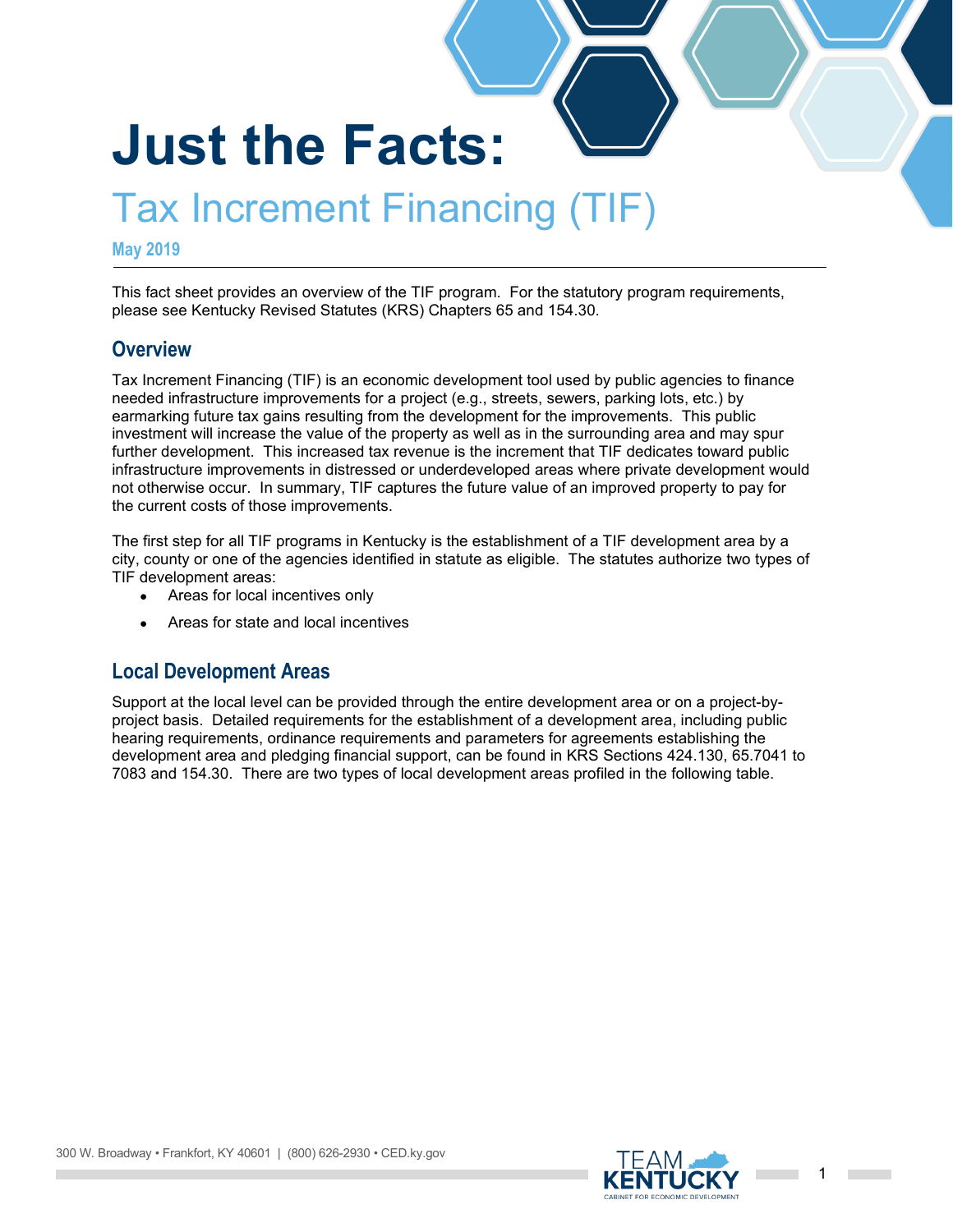#### **Local Development Areas Established by local government or eligible agency**

| <b>Type of</b><br><b>Development</b><br><b>Area</b>                      | <b>Taxes</b><br><b>Available for</b><br><b>Increment</b>                                     | <b>Maximum</b><br><b>Term</b> | <b>Required Conditions</b>                                                                                                                                                                                                                                                                                                                                                                                                                                                                                                                                                                                                                                                                                                                                                                                                                                                                                                                                                                                                                                                                                                                                                                                                                                                                                                                                                                                                                                                                                                                                                                |
|--------------------------------------------------------------------------|----------------------------------------------------------------------------------------------|-------------------------------|-------------------------------------------------------------------------------------------------------------------------------------------------------------------------------------------------------------------------------------------------------------------------------------------------------------------------------------------------------------------------------------------------------------------------------------------------------------------------------------------------------------------------------------------------------------------------------------------------------------------------------------------------------------------------------------------------------------------------------------------------------------------------------------------------------------------------------------------------------------------------------------------------------------------------------------------------------------------------------------------------------------------------------------------------------------------------------------------------------------------------------------------------------------------------------------------------------------------------------------------------------------------------------------------------------------------------------------------------------------------------------------------------------------------------------------------------------------------------------------------------------------------------------------------------------------------------------------------|
| <b>Local Only</b><br><b>Development</b><br><b>Areas</b><br>(KRS 65.7047) | Up to 100% of<br>incremental<br>property taxes<br>& occupational<br>license taxes<br>or fees | 20 years                      | Land must be previously undeveloped tract of land<br>$\bullet$<br>Maximum size cannot exceed 1,000 acres in any 12-month period in any<br>$\bullet$<br>county<br>Total amount of property within a city or county that may be in a TIF<br>$\bullet$<br>development area cannot exceed 20% of the total assessed value of<br>taxable real property within the jurisdiction(s)                                                                                                                                                                                                                                                                                                                                                                                                                                                                                                                                                                                                                                                                                                                                                                                                                                                                                                                                                                                                                                                                                                                                                                                                              |
| <b>Blighted Urban</b><br><b>Redevelopment</b><br>Areas*<br>(KRS 65.7049) | Up to 100% of<br>incremental<br>property taxes<br>& occupational<br>license taxes<br>or fees | 30 years                      | The area shall be contiguous and the maximum size cannot exceed three<br>$\bullet$<br>square miles<br>Total amount of property within a city or county that may be in a TIF<br>$\bullet$<br>development area cannot exceed 20% of the total assessed value of<br>taxable real property within the jurisdiction(s)<br>Governing body of the city or county shall determine the development area<br>$\bullet$<br>must meet one of the following conditions:<br>Must meet two of the seven blight/deterioration conditions outlined<br>$\rangle$<br>below<br>Must be a Mixed-Use Development (see State TIF program) with<br>one of the following conditions:<br>Located in a university research park<br>$\rangle$<br>Located within three miles of a military base that houses,<br>$\rangle$<br>deploys or employs at least 25,000 military personnel, their<br>families, military retirees or civilian employees<br>Includes either or both significant public storm water and<br>$\rightarrow$<br>sanitary sewer facilities designed to comply with a<br>community-wide court decree mandating corrective action by<br>the local government or agency thereof<br>Includes a tract of previously undeveloped land, owned by a<br>$\rightarrow$<br>liberal arts educational institution within four years prior to<br>April 10, 2017, and the undeveloped land is bound on one<br>side by a four lane US Highway. No more than 50% of the<br>previously undeveloped land shall be used for qualified<br>mixed uses<br>Must include a 5,000 seat arena as part of the proposed<br>$\rangle$ |
|                                                                          |                                                                                              |                               | development if the development is on previously undeveloped land                                                                                                                                                                                                                                                                                                                                                                                                                                                                                                                                                                                                                                                                                                                                                                                                                                                                                                                                                                                                                                                                                                                                                                                                                                                                                                                                                                                                                                                                                                                          |

*\* May be eligible for state participation if certain requirements are met.*

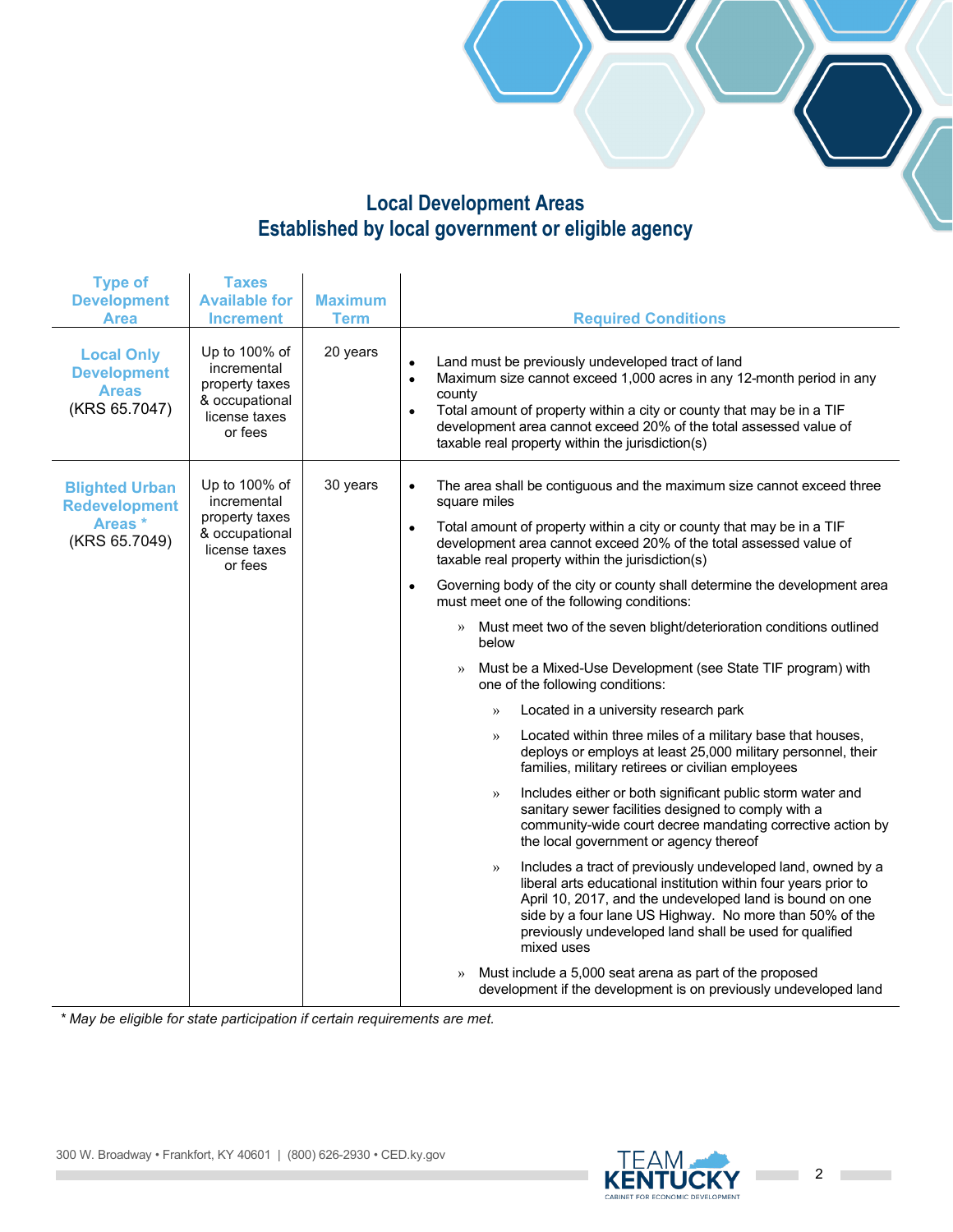The following is a list of blight/deterioration conditions:

- Substantial loss of residential, commercial or industrial activity or use;
- Forty percent (40%) or more of the households are low-income households;
- More than fifty percent (50%) of residential, commercial or industrial structures and deteriorating or deteriorated;
- Substantial abandonment of residential, commercial or industrial structures;
- Substantial presence of environmentally contaminated land;
- Inadequate public improvements or substantial deterioration in public infrastructure; or
- Any combination of factors that substantially impairs or arrests the growth and economic development of the city or county; impedes the provision of adequate housing; impedes the development of commercial or industrial property; or adversely affects public health, safety or general welfare due to the development area's present condition and use.

A local development area with condition of blight may be eligible for both state and local participation. If wage assessments are identified to be used as part of the TIF, the city or county must report the pledge of those assessments to the Kentucky Economic Development Finance Authority along with a report that identifies the boundary description, commencement date, activation date and termination date.

#### **State Participation Programs**

Local revenues pledged to support the project must be of a sufficient amount to warrant state participation. There are three state participation programs available, each of which has its own distinct requirements for eligibility:

- Real Property Ad Valorem Tax Revenues
- Signature Projects
- Mixed-Use Redevelopment in Blighted Urban Areas

All projects established (receiving final approval) after July 14, 2018, must meet the minimum capital investment by the activation date. In addition, the base year will be as of December 31 of the year of preliminary approval.

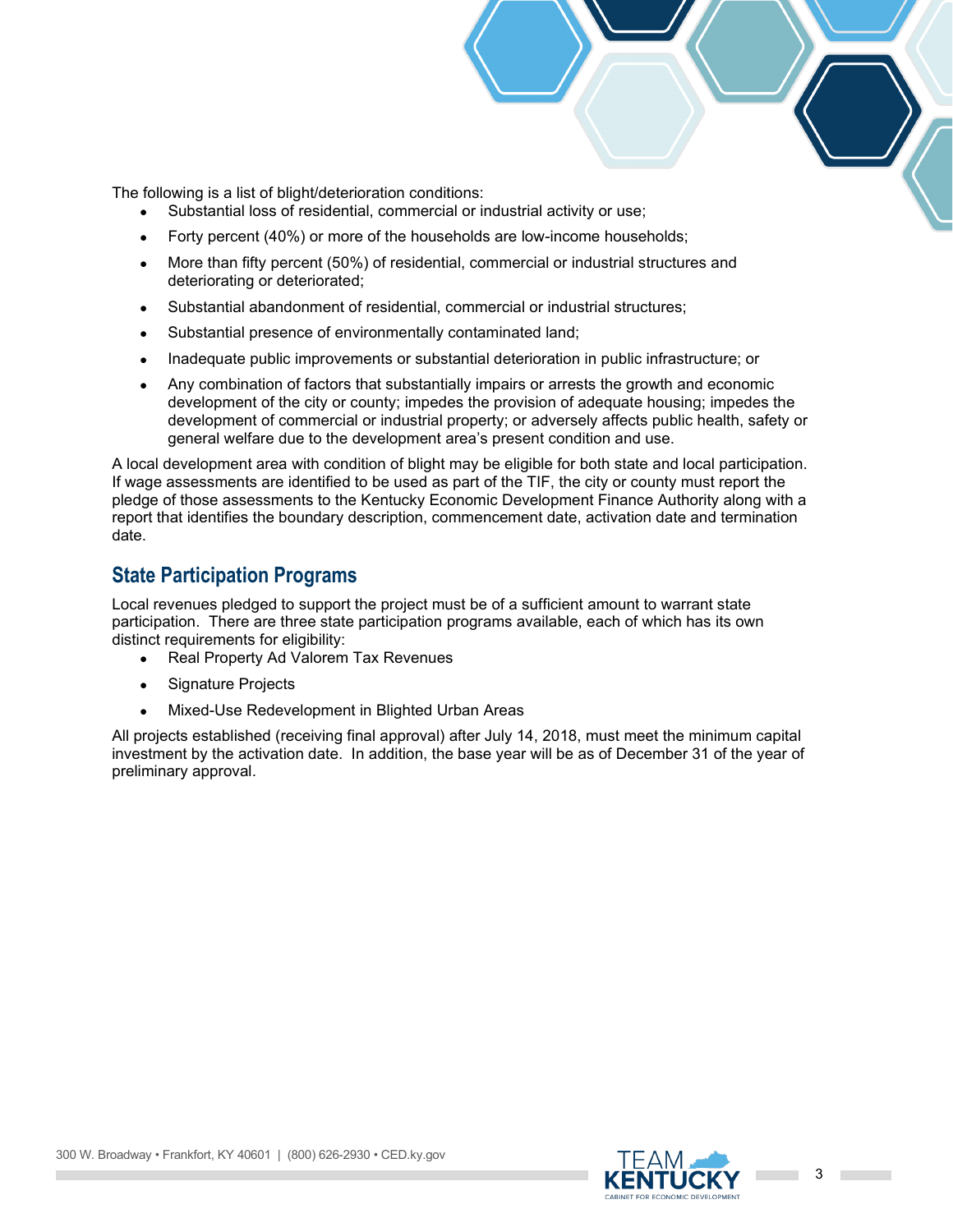## **State Participation Programs**

| <b>Program Name</b><br><b>Real Property Ad</b><br><b>Valorem Tax</b><br><b>Revenues</b><br>(KRS 154.30-040) | <b>Impact</b><br>Project must<br>represent new<br>economic activity in<br>the Commonwealth                                                                                                                                                                                                                                                                                    | <b>Minimum</b><br><b>Capital</b><br><b>Investment</b><br>\$10 million | <b>Use of Space</b><br>Not more than 20% of the<br>capital investment or finished<br>square footage can be<br>devoted to retail | <b>Taxes Available for</b><br><b>Increment</b><br>Up to 100% of the state<br>real property incremental<br>tax revenue may be<br>pledged from the<br>footprint                                                                                                                                                                                     | <b>Recovery Limits</b><br>May recover up to 100%<br>of approved public<br>infrastructure costs                                                                                                                                                                                                                                                                                                                                                                                                | <b>Maximum</b><br><b>Term</b><br>20 years |
|-------------------------------------------------------------------------------------------------------------|-------------------------------------------------------------------------------------------------------------------------------------------------------------------------------------------------------------------------------------------------------------------------------------------------------------------------------------------------------------------------------|-----------------------------------------------------------------------|---------------------------------------------------------------------------------------------------------------------------------|---------------------------------------------------------------------------------------------------------------------------------------------------------------------------------------------------------------------------------------------------------------------------------------------------------------------------------------------------|-----------------------------------------------------------------------------------------------------------------------------------------------------------------------------------------------------------------------------------------------------------------------------------------------------------------------------------------------------------------------------------------------------------------------------------------------------------------------------------------------|-------------------------------------------|
| <b>Signature Projects</b><br>(KRS 154.30-050)                                                               | Project must:<br>Be judged to be<br>$\bullet$<br>of such<br>magnitude as to<br>warrant<br>extraordinary<br>public support<br><b>AND</b><br>Represent new<br>$\bullet$<br>economic<br>activity in the<br>Commonwealth<br><b>AND</b><br>Result in a net<br>$\bullet$<br>positive impact<br>to the<br>Commonwealth<br>as certified by<br>an independent<br>outside<br>consultant | \$200 million                                                         | Not more than 20% of the<br>capital investment or finished<br>square footage can be<br>devoted to retail                        | Types of state taxes that<br>may be pledged include:<br>Real property ad<br>$\bullet$<br>valorem tax<br>Individual income<br>$\bullet$<br>taxes/Withholding tax<br>Corporate income<br>$\bullet$<br>tax<br>Limited liability entity<br>tax<br>Sales tax<br>Up to 80% of incremental<br>state tax revenues may<br>be pledged from the<br>footprint | May recover up to 100%<br>of:<br>Approved public<br>$\bullet$<br>infrastructure costs<br>(less sales and use)<br>taxes paid)<br>Financing costs<br>$\bullet$<br>related to public<br>infrastructure costs<br>Signature project<br>$\bullet$<br>costs (less sales and<br>use taxes paid)<br>Qualifies for a sales tax<br>refund on the purchase of<br>construction materials that<br>do not qualify as an<br>approved pubic<br>infrastructure cost or an<br>approved signature project<br>cost | 30 years                                  |



**COL**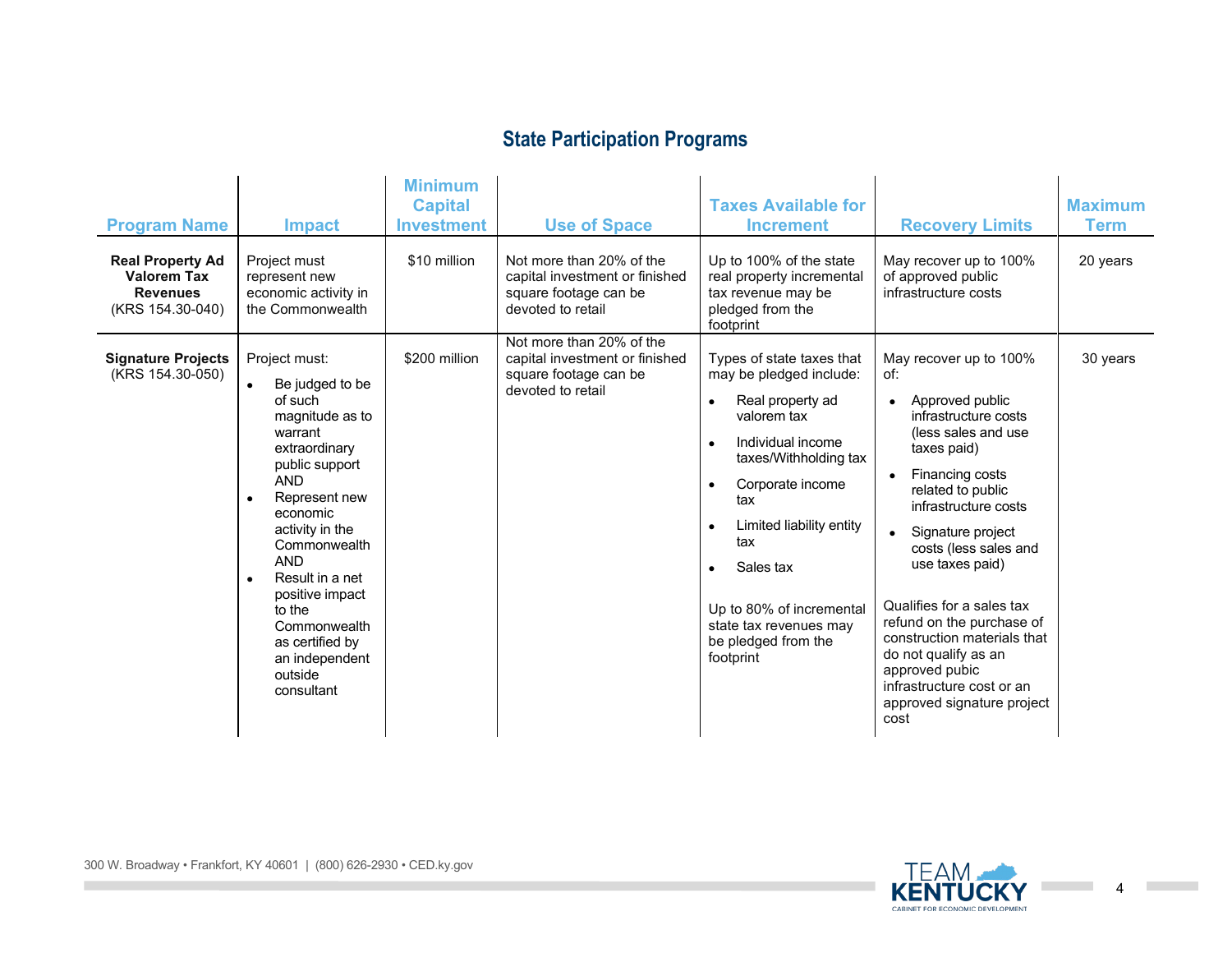## **State Participation Programs**

| <b>Program</b><br><b>Name</b>                                                           | <b>Impact</b>                                                                                                                                                                                                                                                                                                                  | <b>Minimum</b><br><b>Capital</b><br><b>Investment</b> | <b>Use of Space</b>                                                                                                                                                                                                                                                                                                                                                                                                                                                                                                                                                                                                                                                                                                                                                                                                                                           | <b>Taxes Available</b><br>for Increment                                                                                                                                                                                                                                                                                                                                               | <b>Recovery Limits</b>                                                                                                                        | <b>Maximum</b><br><b>Term</b> |
|-----------------------------------------------------------------------------------------|--------------------------------------------------------------------------------------------------------------------------------------------------------------------------------------------------------------------------------------------------------------------------------------------------------------------------------|-------------------------------------------------------|---------------------------------------------------------------------------------------------------------------------------------------------------------------------------------------------------------------------------------------------------------------------------------------------------------------------------------------------------------------------------------------------------------------------------------------------------------------------------------------------------------------------------------------------------------------------------------------------------------------------------------------------------------------------------------------------------------------------------------------------------------------------------------------------------------------------------------------------------------------|---------------------------------------------------------------------------------------------------------------------------------------------------------------------------------------------------------------------------------------------------------------------------------------------------------------------------------------------------------------------------------------|-----------------------------------------------------------------------------------------------------------------------------------------------|-------------------------------|
| Mixed-Use<br>Redevelopment<br>in Blighted<br><b>Urban Areas</b><br>(KRS 154.30-<br>060) | Project must:<br>$\bullet$<br>Represent new<br>economic<br>activity in the<br>Commonwealth<br><b>AND</b><br>Result in a net<br>$\bullet$<br>positive impact<br>to the<br>Commonwealth<br>as certified by<br>an independent<br>outside<br>consultant AND<br>Include<br>$\bullet$<br>pedestrian<br>amenities and<br>public space | \$20 million (but<br>not to exceed<br>\$200 million)  | Must include at least two of the<br>following "uses":<br>Retail<br>$\bullet$<br>Residential<br>$\bullet$<br>Office<br>$\bullet$<br>Restaurant<br>$\bullet$<br>Hospitality<br>$\bullet$<br>To qualify as a "use," the "use"<br>must comprise at least 20% of the<br>total finished square footage or<br>20% of total capital investment. Or<br>a project may qualify if all of the<br>following three requirements are<br>achieved:<br>Includes at least 3 "uses";<br>$\bullet$<br>One of the "uses" meets the<br>$\bullet$<br>20% requirement; and<br>The other "uses," when<br>$\bullet$<br>combined, jointly meet the 20%<br>requirement.<br>The area cannot include any retail<br>establishment that exceeds 20,000<br>square feet of finished square<br>footage.<br>The area must meet three of the<br>seven blight/deterioration<br>conditions (see p.3) | Types of state taxes<br>that may be pledged<br>include:<br>Real property ad<br>$\bullet$<br>valorem tax<br>Individual income<br>$\bullet$<br>taxes/Withholding<br>tax<br>Corporate income<br>$\bullet$<br>tax<br>Limited liability<br>$\bullet$<br>entity tax<br>Sales tax<br>$\bullet$<br>Up to 80% of<br>incremental state tax<br>revenues may be<br>pledged from the<br>footprint. | May recover up to 100%<br>of approved public<br>infrastructure costs and<br>costs related to land<br>preparation, demolition<br>and clearance | 20 years                      |



**College** 



5

**College**